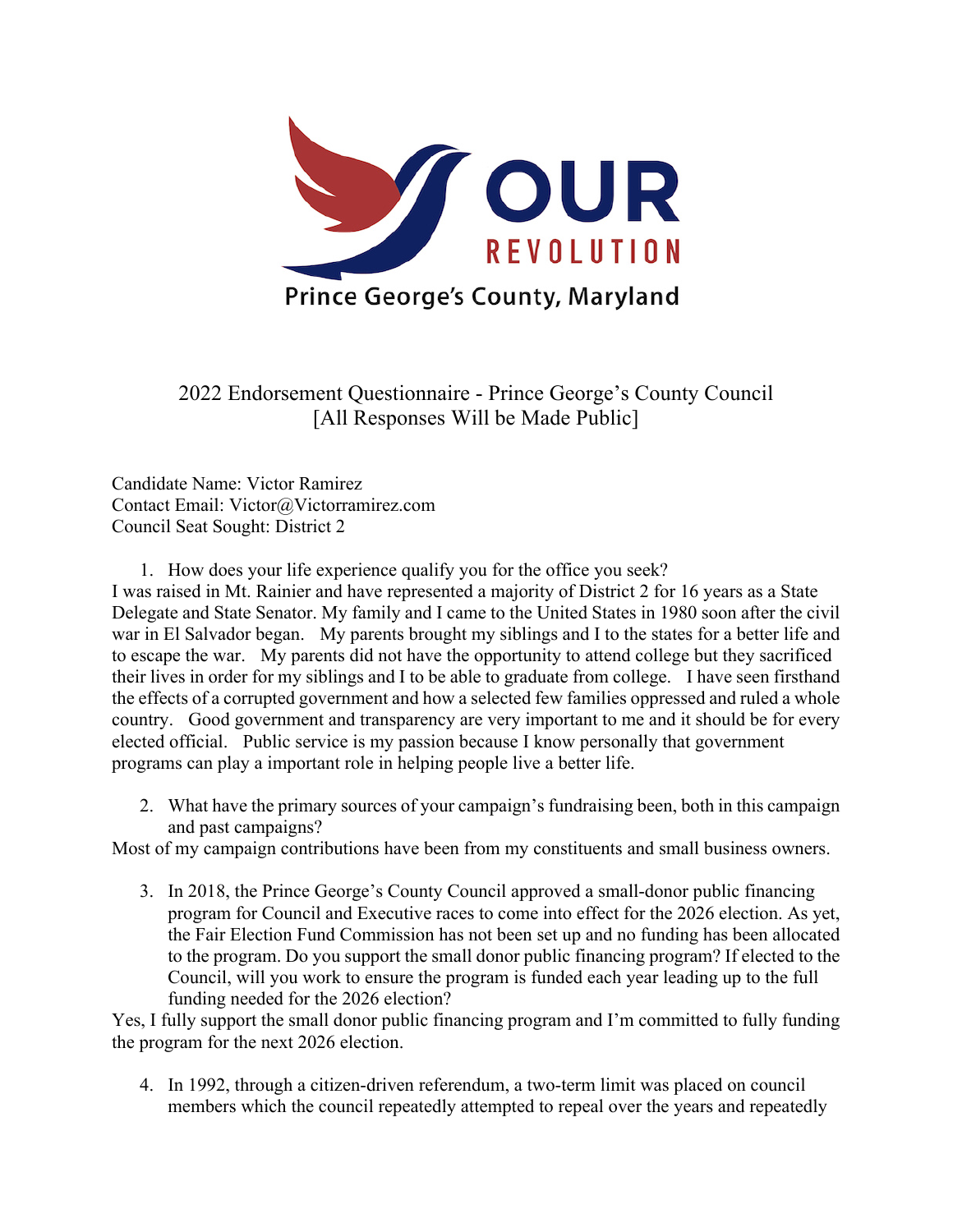failed. As a result of the addition of two at-large seats on the council in 2016, the two-term limit has been diluted with council members allowed to jump from at-large to district seats and back without limit. Do you think district membership on the council is significantly different from at-large membership? Would you support or oppose the reinstatement of strict two-term limits?

Yes, I do believe district membership is very different from at-large membership. I will support the reinstatement of strict two-term limits. Elections are expensive and in order to run county wide it takes a lot of money and it allows for deep pocket money, i.e. developers, to influence who gets elected to those seats. I also believe that deep pocket money takes the power away from the citizens and who they would like to elect.

5. What is your position on the Maryland MAGLEV train proposal? I'm against the Maryland MAGLEV train proposal.

6. There is a great shortage of affordable housing in Prince George's County. What role can the County government have in creating policies that will provide affordable housing for residents at all income levels? How will you engage on this issue?

The county can play a major role in affordable housing. I will propose legislation and support policies to allow for affordable housing. I support the county continuing to use the right of first refusal to reinvest in neglected properties and demand affordable units for properties that receive funding from the county through the housing trust fund and payment in lieu of taxes. Also, I support inclusionary zoning and the county should pass legislation for it. I also would encourage middle housing as part of an affordable housing strategy to be placed in infield development. Additionally, I'm in favor of legislation to allow the establishment of accessory dwelling units.

6. As part of the Maryland Police Accountability Act of 2021 (HB670-2021), the Maryland General Assembly requires each county to set up a Police Accountability Board (PAB). Prince George's County Council must pass legislation to fulfill this State mandate.

- a. Do you support incorporating the functions of the existing Citizen Complaint Oversight Panel in the PAB? Yes, I do support the functions of the existing Citizen Complaint Oversight Panel in the PAB.
- b. How would you ensure that the composition of the PAB reflects the community? As I a council member before confirming nominations, I would make sure that the community is reflected in the composition of board and this diversity must be geographically, ethnically and racially.
- c. Do you support a PAB with subpoena powers and paid investigators to effectively review complaints of police misconduct filed by members of the public? Yes, I do.
- d. Do you support adequate funding to staff the PAB to investigate the number of complaints filed, including budgeting for independent legal counsel? Yes, I do.

7. The County Council approved a councilmanic district map that was very different from the map created by the independent Redistricting Commission appointed by the council. The map was found illegal by two separate levels of our judicial system. Please share your thoughts on the Council's map, public opposition to the map, and the judicial finding. I did not agree with the councilmanic district map. The councilmanic district map did not take into consideration county residents concerns and those who voted in favor of the map did not fully consider the public's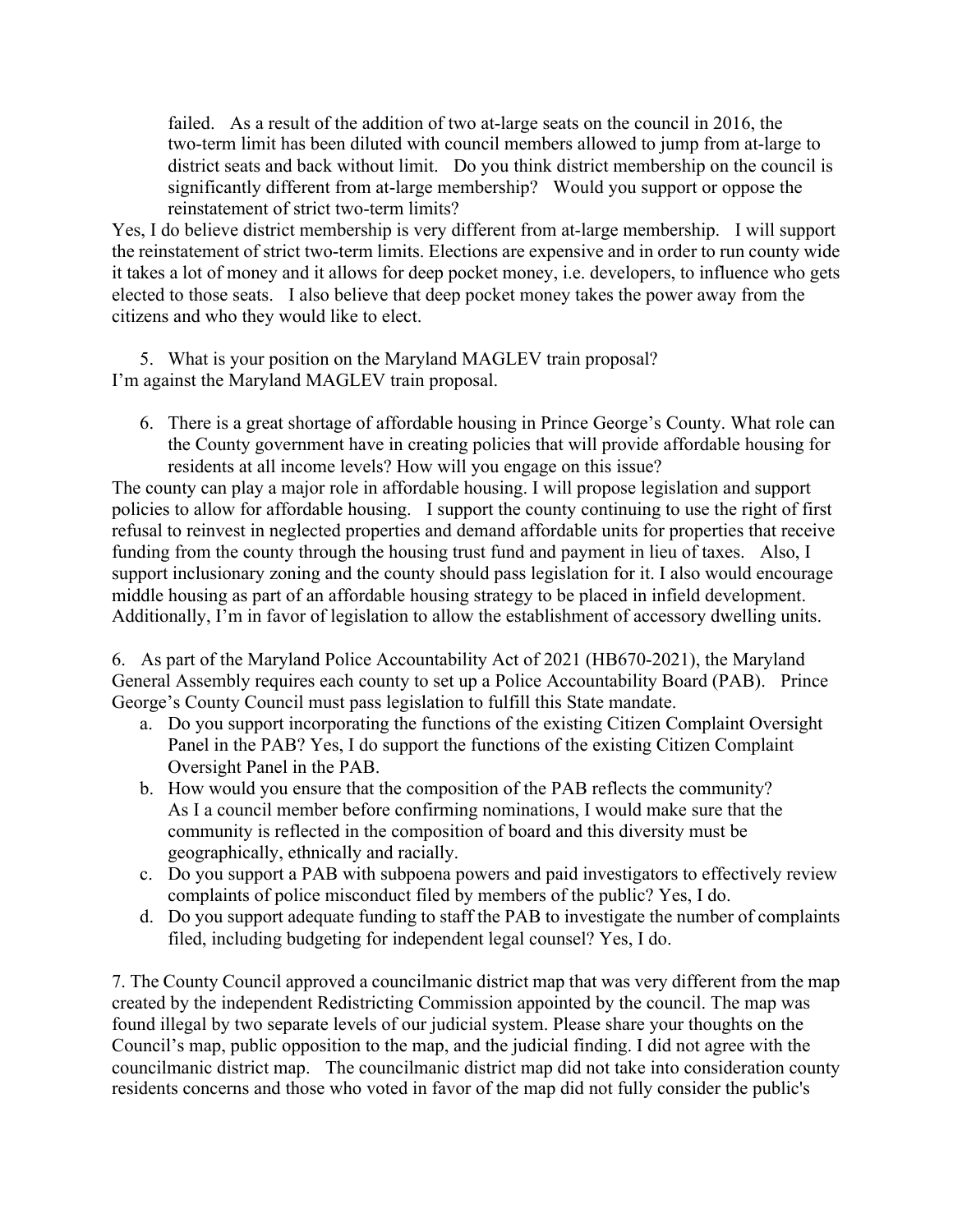input. Also, it intentionally split districts to favor certain candidates over others. I fully support the independent Redistricting Commission's map.

8. The County has a massive backlog in school maintenance, renovation, replacement, and expansion, which former Board Chair and education stalwart, Dr. Alvin Thornton, has attributed in large part to 20 years of historical racial discrimination towards Prince George's students.

- a. The County's solution to part of this problem has been to engage in a Public-Private Partnership for the construction and maintenance of six middle schools - the first county in the entire country to engage in a P3 for school construction. Do you think that using private capital with significantly higher interest rates that places the burden on Prince George's taxpayers is a viable model to address historical racial discrimination or should the State make Prince George's schools whole through State funding. My preference would be that county schools be built with state funding. I'm not certain that we should be the first county in the nation experimenting with this concept to build public schools.
- b. What is the solution to fixing the huge remaining backlog in school maintenance, renovation, replacement, and expansion? I think identifying a solution to this problem is complicated because school construction has been underfunded for such a long time, and it's going to take a lot of money that the county does not have at this time. Our county needs to increase our commercial tax base and should consider increasing taxes on new developments that do not include affordable housing.
- c. What actions do you think the County should take to ensure that school capacity matches current and future demand? The county needs to make sure new housing developments don't affect the capacity of our schools and new schools should be built to match not just current demand but future demand as well.

9. Should the Prince George's School Board be restored to a fully elected body? Why or why not? I support an elected school board in order to give a stronger voice to parents and to hold school board members accountable to the voters.

10. Through legislation and through zoning and land use decisions, the Council plays a decisive role in county planning, and that planning drives transportation demand, demand for services and facilities, environmental and public health impacts, greenhouse gas emissions, and many other impacts. The Zoning Ordinance Rewrite eliminates the requirement that developers file Conceptual Site Plans (CSPSs) for certain kinds of projects. CSPs provide critical opportunities for public review and comment on land use proposals early in the development process. Will you commit to working to restore the requirement for CSPs as soon as possible?

Yes, I do commit to working to restore the requirement for CSPs as soon as possible.

11. The County Council often uses Zoning Text Amendment bills to rewrite the Zoning Ordinance on the and to help developers advance certain projects without going through the normal public review process. ZTAs weaken the Zoning Ordinance and undermine the public's right to know and to have a meaningful say on development proposals. Will you commit to working to end or severely curtail the use of ZTAs and to ensuring that: